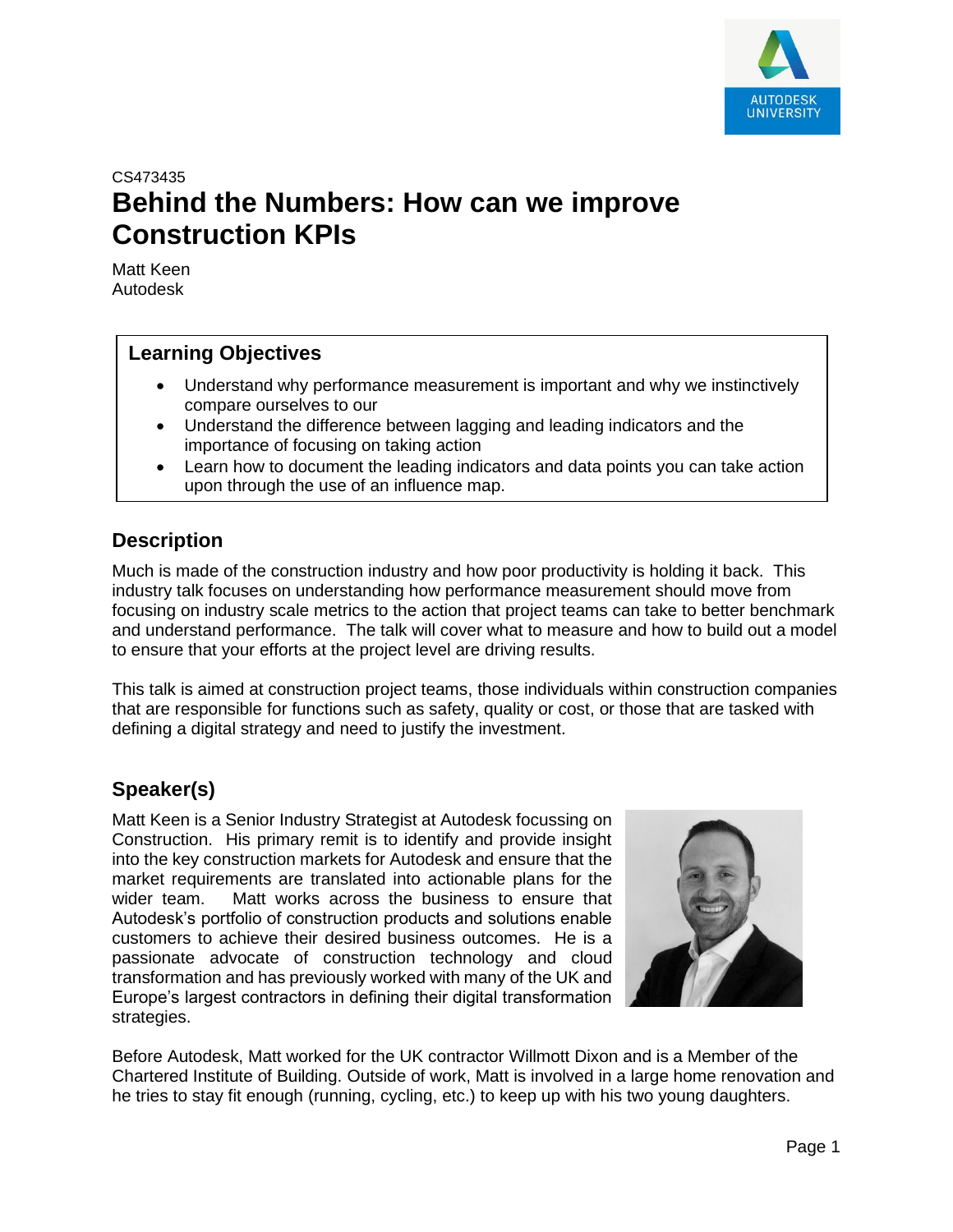

## **Introduction**

This industry talk covers the following topics:

- Why performance management is important
- What to focus on to influence Key Performance Indicators
- How to capture data (through the use of digital technology) to learn and demonstrate performance improvement

At the end of this session attendees will be able to build a practical model to map the connection between KPIs and desired outcomes to the actions and data points needed baseline current performance and ultimately deliver value over time.

#### **Why performance measurement is important**

In all aspects of life, our actions are measured to define success. This includes our personal endevours, such as sport or education and in society at large including business, professional sport and government.

Data is gathered to determine performance and this allows us to compare ourselves to our peers, our competition and other countries in terms of how we are performing.

The construction industry has a reputation for poor productivity and performance, but focusing on macro level statistics, glosses over the efforts of project teams that deal with many competiting factors to deliver complex projects.

### **Lagging and Leading Indicators**

For those of you tasked with affecting change through the implementation of digital technology, it's important to understand that to build the business case and demonstrate value to leadership, you must gather the data to justify the investment.

That data falls into two distinct categories:

- **Lagging Indicators** reporting metrics that only become apparent after the activity has taken place or been completed. These metrics look back to see if an intended goal was achieved.
- **Leading Indicators** behavioural metrics that define how activities happen and allow you to course correct in a timely manner. These metrics look forward to future outcomes and events.

To improve KPIs (lagging indicators) you must address how activities are carried out and monitor the behavioural metrics (leading indicators) that indicate what is being done and allow for learning to take place and make amendments.

In the class, I covered the story of the England Rugby team and how they have looked to a simple leading indicator (getting up off the floor following a tackle and back into the game) to improve their defence. You can find a link to the LinkedIn post I referenced here: [Why England's Rugby Team Don't Care About the Score -](https://www.linkedin.com/pulse/why-englands-rugby-team-dont-care-score-what-us-andrew-fieldhouse/?trackingId=5OpIS99edXYfGwcFhPpRjg%3D%3D) And What This Teaches Us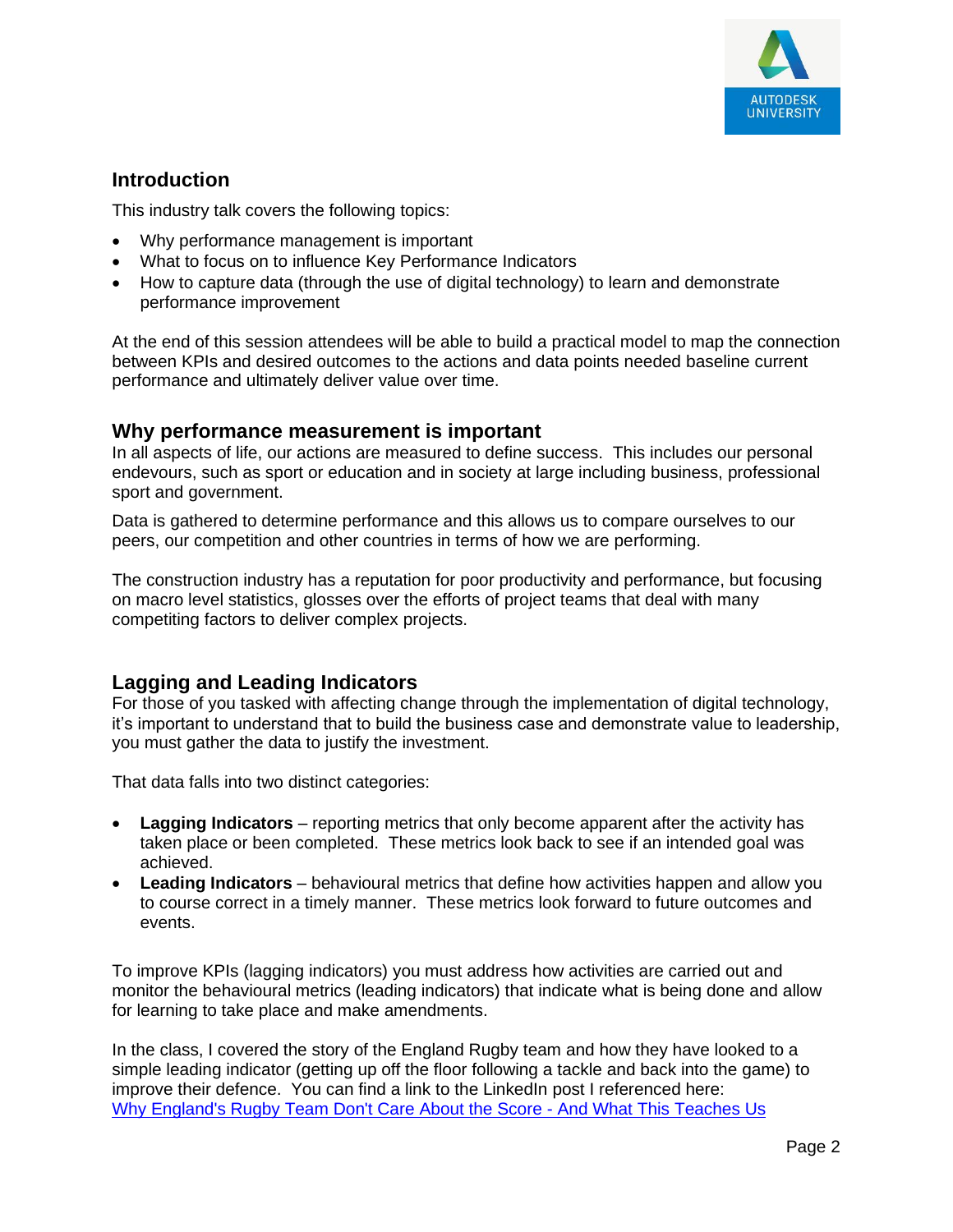

Changing your focus to the metrics you can influence, can have profound effects when it comes to measuring the successful implementation of digital technology on construction projects.

### **Defining your desired outcomes**

When embarking on any technology implementation, it's important to define what you are trying to achieve. As a result of working with many leading customers, Autodesk has created a framework that articulates specific outcomes for key industries. Following extensive customer valiudation, we are scaling this approach across our business.

One of these industries is construction where we've aligned those identified outcomes to 5 key value drivers; winning business, cost, schedule, quality and Health, Safety & Environment (HS&E). This framework can be seen below:



Fig.1 - Construction Outcomes Framework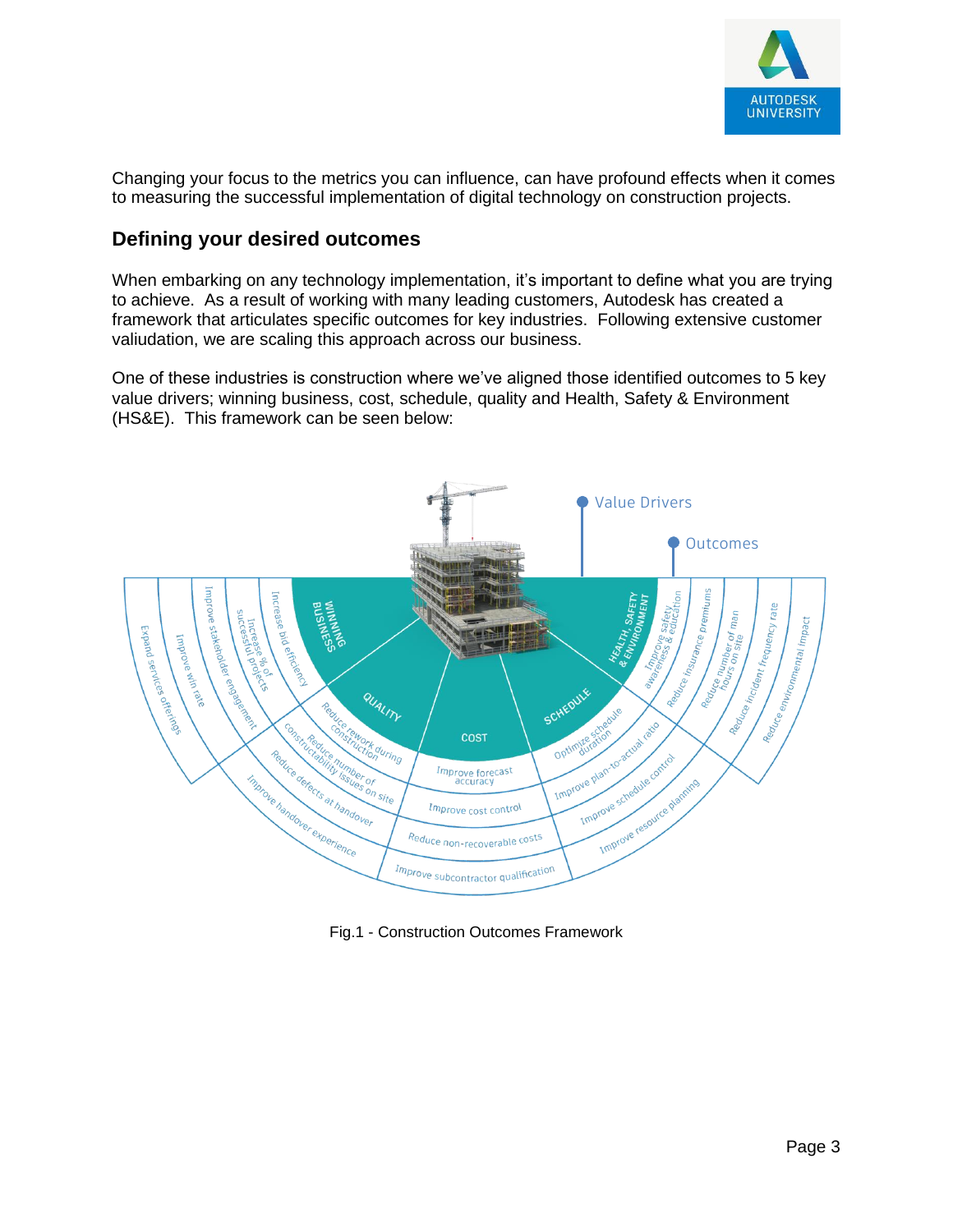

## **Moving Upstream - Influence Mapping**

Once you have identified the outcomes that you are trying to realise through digital, you now need to determine two things:

- What business benefit does it offer this is usally termed as what is the return on investment (ROI)
- How do we know that it's going to deliver the expected results this is usally termed as the success factors or measures

As part of the presentation, we shared a model that helps those that are tasked with answering those questions, build out a solution and determine what success is and how they measure it.

At Autodesk, we have used this model to determine the success of pilots, initial scaling efforts and widespread technology adoption across some of our largest construction customers.



It is called an influence map and is shown below:

Fig.2 - Influence Map

This is how the model works:

#### **Identify Outcomes, Benefits and KPIs**

- You document your desired outcome in the centre of the model.
- To the left of the outcome you document the potential downstream benefits of achieving that outcome. You can map more than one, and we'd encourage you to look at how each downstream benefit links to one another.
- For each downstream benefit, identify the KPI (lagging indicator) that indicates that the outcome has been achieved. Through linking the downstream benefits together you can either identify dependencies between benefits or identify where specific benefits can directly/indirectly benefit other areas of the business.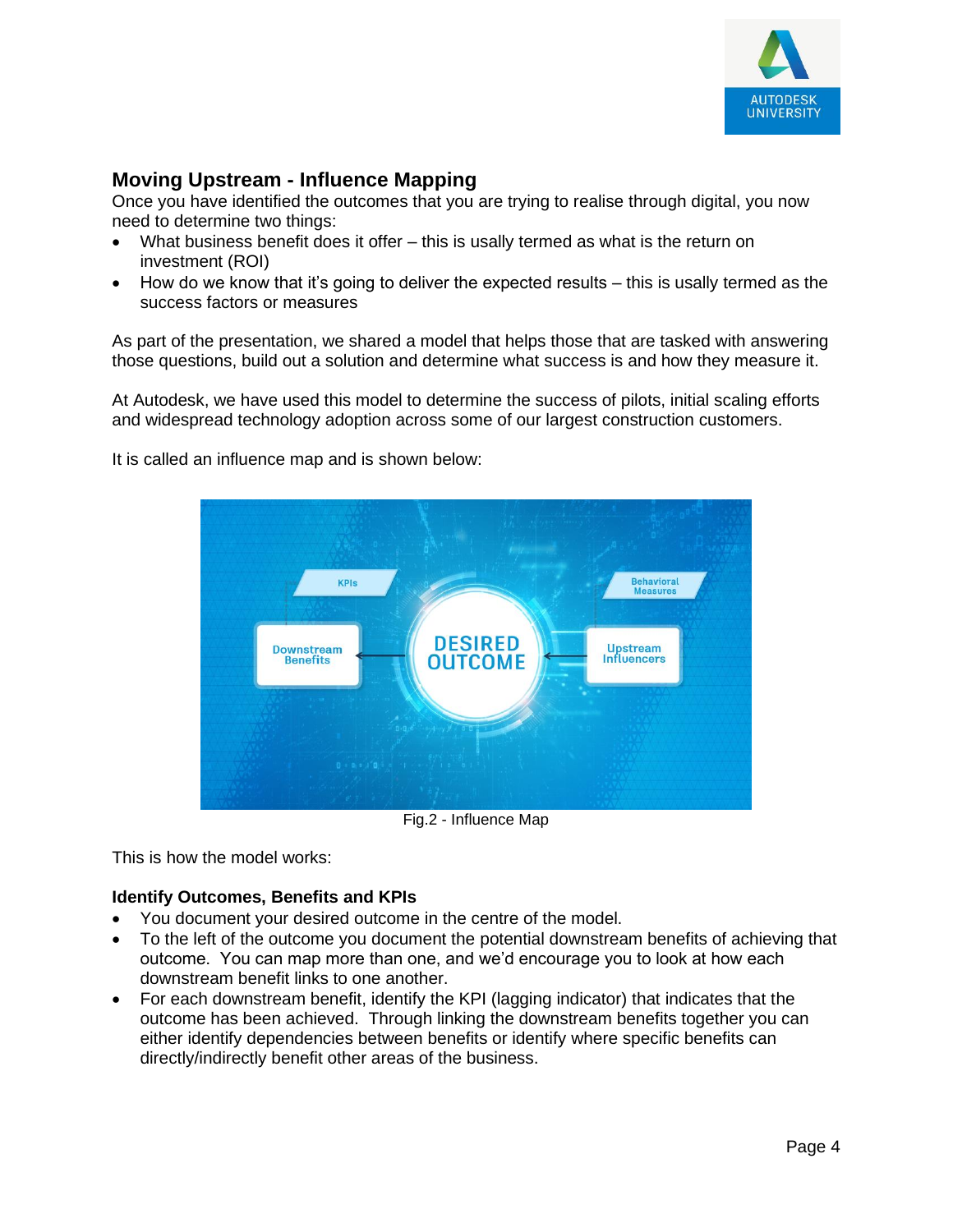

#### **Identify Upstream Influencers and Behavioural Metrics**

- To the right of the outcome you document all of the potential upstream influencers. These are the things that help realise the outcome. You should look to connect these together too to identify dependancies.
- Lastly, identify all of the behavioural metrics (leading indicators) that can be used to understand whether those activities are being run effectively and in accordance with set standards. If no standard exists, this is your opportunity to set a baseline and us that baseline to drive performance improvement.

#### **A working example – Reducing defects at handover/closeout**

You were then walked through a working example of how to complete an influence map. Below are the outputs from the exercise split over two slides:



Fig.3 - Downstream Benefits and KPIs (Lagging Indicators)



Fig.4 - Upstream Influencers and Behavioural Metrics (Leading Indicators)